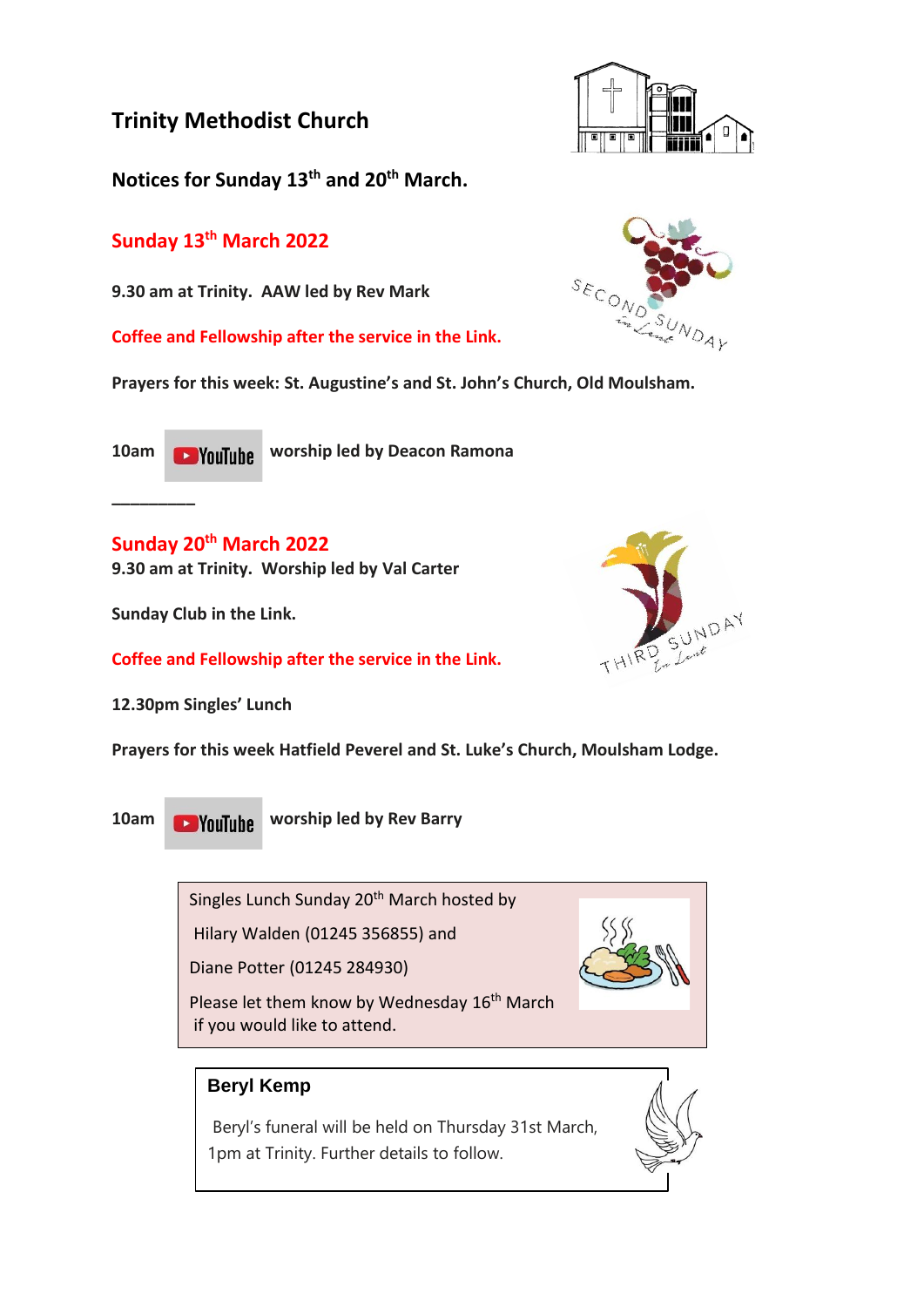

### **Giving Cards**

Church friends will know that regular giving through standing order (or cheque) is a great help to the life of the Church. One of the issues this can cause for some though is people feeling awkward when the offertory bags are passed round. With this in mind we're offering a card to all those who are not putting cash in week by week to use instead. The small offertory cards, which state 'my offering is made by online payment' can be used when the collection is taken. They will simply be reused and a supply of them made available in the entrance vestibule for any who would like to use them; pick them up each morning on your way into church.

Mark Pengelly

**\_\_\_\_\_\_\_\_\_\_**

**\_\_\_\_\_\_\_**

## Dates for your diary:

**Tuesday 15/22 March Lent Study 7.30-9 on zoom (Contact Karen for details.)**

**Mary Stevenson is holding another Flower Workshop on Thursday March 17 and 24 at 1.30 in the Link.**

**Do come and enjoy the company, cuppa and a chance to try your hand at flower arranging.**

**Friday 18 March 10am Coffee and Friends in the Link.**

**Thursday 24 March Church AGM at 7.30pm Nomination forms for church stewards and church council members are available in the vestibule from this Sunday.**

**Saturday 2 April Trinity Methodist Music and Drama Quiz Night 7.15 for 7.30pm (Details below.)**

**Saturday 9th April a Musical Extravaganza at Trinity at 7.30pm. (Details below.)**

**Closing date for April/May 2022 Trinity News Wednesday 23rd March for publication on Sunday 3 rd April.**



**March/April Circuit newsletter available on the Circuit website** [www.chelmsfordcircuit.co.uk](http://www.chelmsfordcircuit.co.uk/)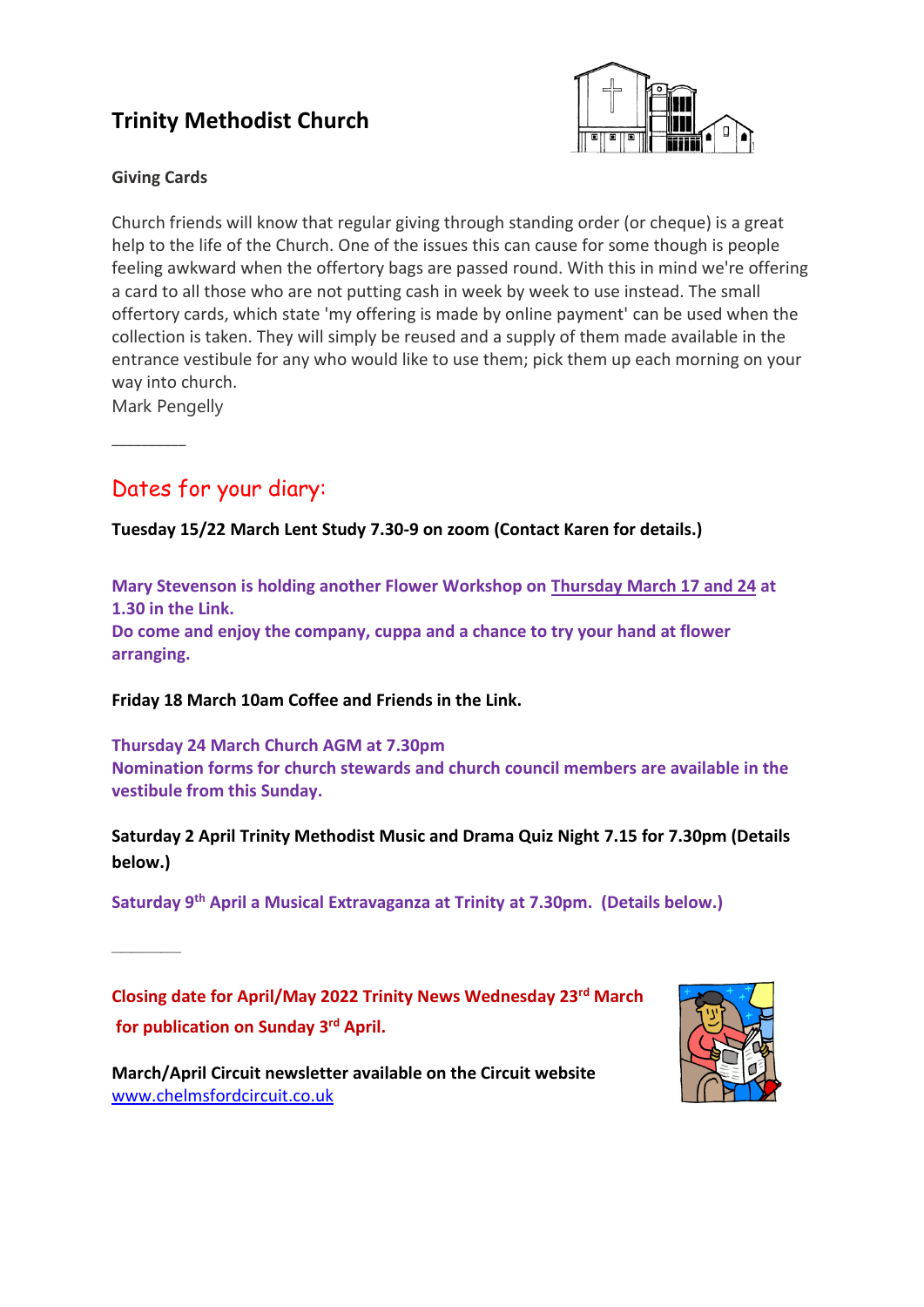

**District Discipleship Survey**

#### **To all Trinity Friends.**

\_\_\_\_\_\_\_\_\_\_\_\_

**\_\_\_\_\_\_\_\_\_**

I would like to encourage more folk to complete this simple survey from the District. If you've already completed it then thanks but, if not, please take a few minutes to click on the link and answer a few questions.

Many thanks for your support. Karen.

**District Discipleship Survey: click on the link.** *initial [survey](https://www.surveymonkey.co.uk/r/RW8F8SH)* The survey is an opportunity for individuals to reflect on their own discipleship and to let the District know their thoughts. It is a very simple tick box survey with the option of adding your own comments in places.

### **St. Augustine's Church Lent Appeal**

We are collecting for the DEC Ukraine Humanitarian Appeal and so money will be doubled by the government. I am sure that many people will have already donated to the cause but others may be happy to make a contribution.

As well as sending money we are undertaking a virtual journey from Chelmsford to Kyiv and 'collecting miles' from our friends. We'd like folk to register with us and follow our 'journey' through Lent, watching how far we can reach. Our church website explains it all. [www.staugustinespringfield.org.uk](http://www.staugustinespringfield.org.uk/)

Many thanks, Jenny Murphy (St Augustine's Church)

### **TRINITY METHODIST MUSIC AND DRAMA**

**BEAULIEU PARK COMMUNITY CENTRE 17 Centenary Way, Chelmsford, CM1 6AU SATURDAY 2nd APRIL 2022 7.15pm for 7.30pm START**



**TICKETS (including Ploughman's Platter)**

**£10.00 from Janet Wintle – 01245 252146 or [wintydad@hotmail.com](mailto:wintydad@hotmail.com) YOU ARE WELCOME TO BRING YOUR OWN NIBBLES AND DRINKS**